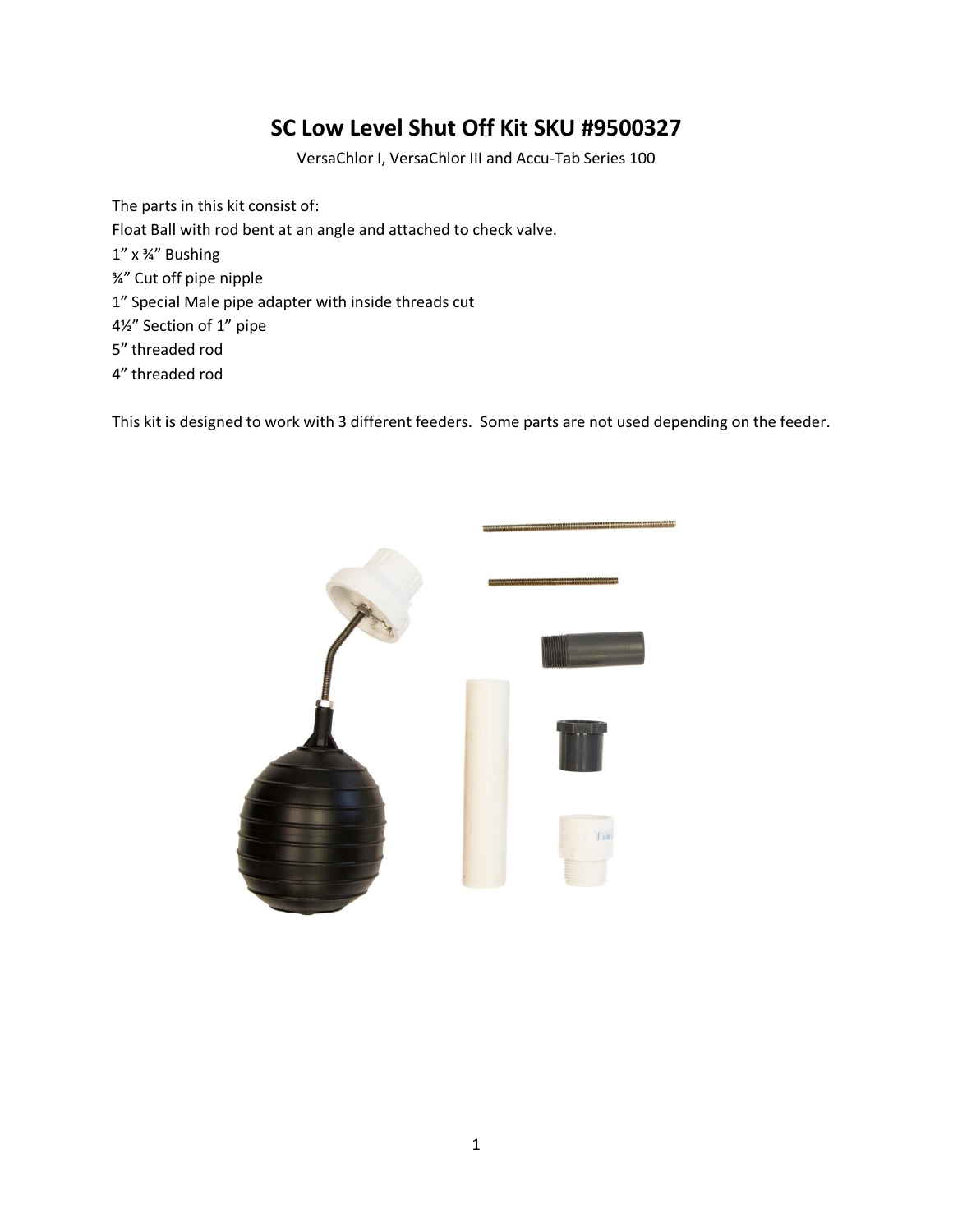## **Directions for VersaChlor I Feeder**

Remove the 3" rod from the float valve and replace with the 5" long rod.

Remove the 90 $^0$  Elbow inside the chlorinator from the Bulk Head Fitting.





Thread the Cut Off pipe nipple into Bulk Head Fitting inside the chlorinator.

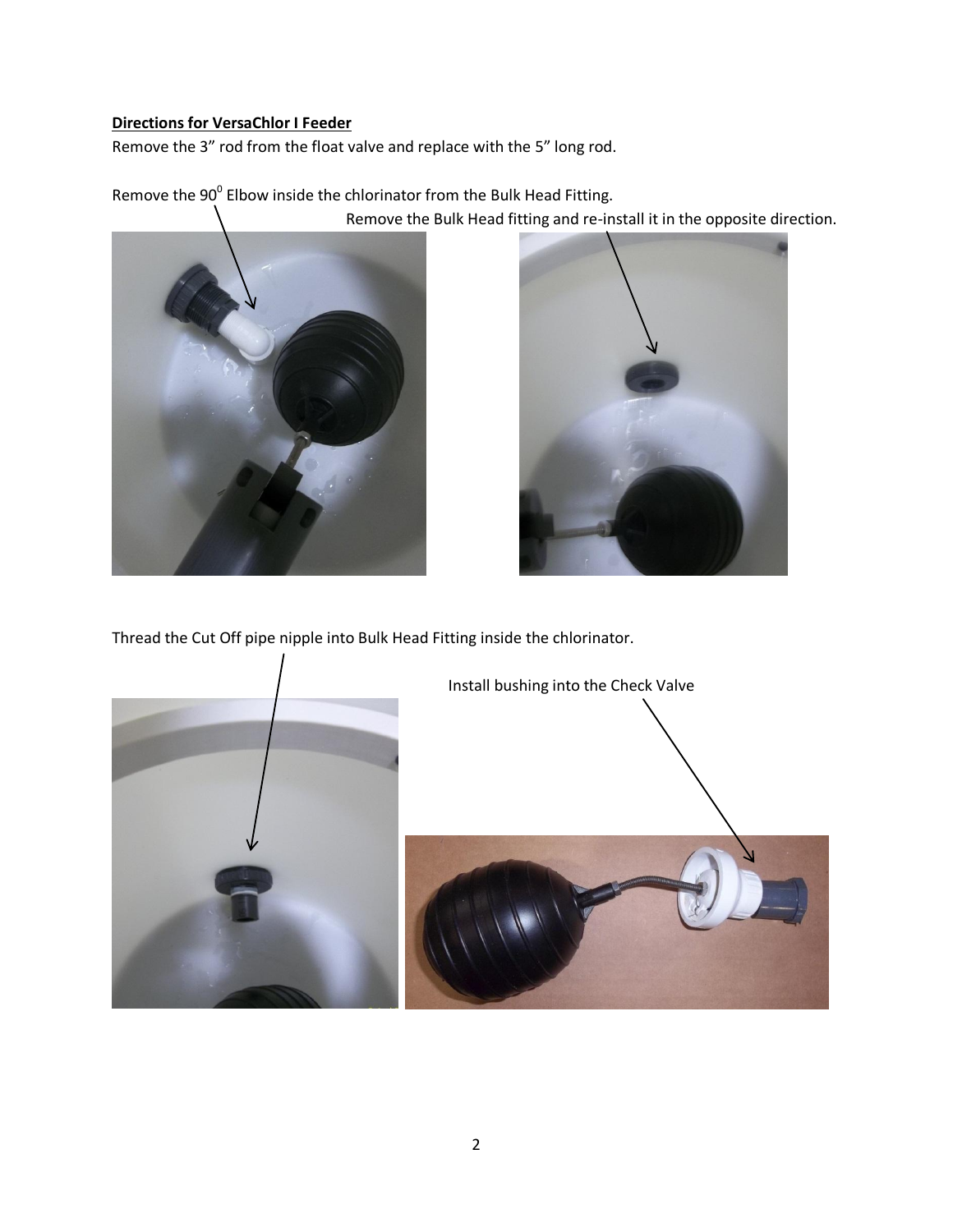Install check valve/bushing and float onto pipe nipple with the rod in the bent up position. The Check Valve MUST close when the float is in the down position. The 2 floats may touch. It is not necessary to cement the parts together, but may be done if preferred.

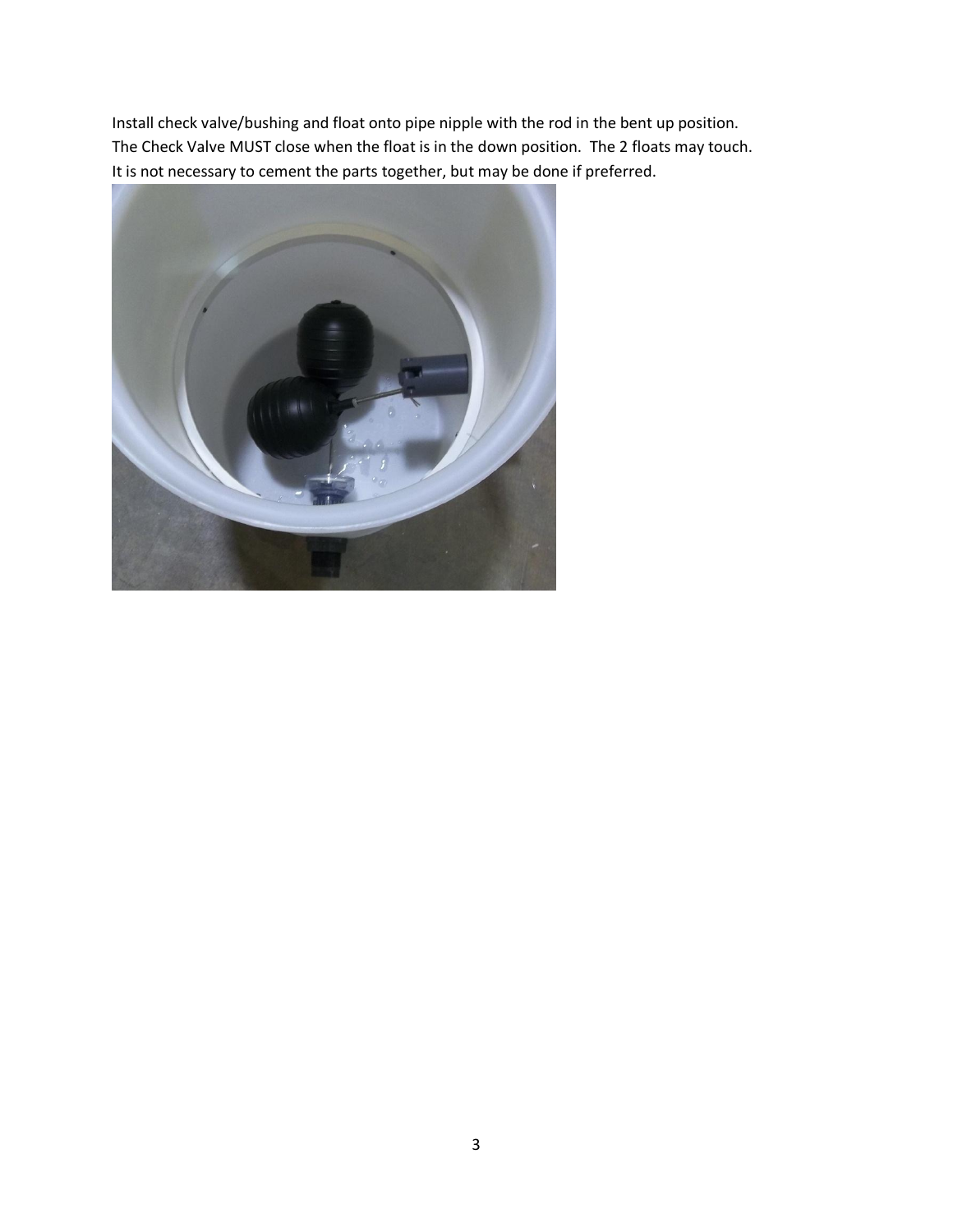## **Directions for VersaChlor III Feeder**

Remove the 90 $^0$  Elbow inside the chlorinator from the Bulk Head Fitting.





Install section of 1" pipe.



 $\begin{array}{c} \hline \end{array}$ 

The Check Valve MUST close when the float is in the down position. The 2 floats may touch. It is not necessary to cement the parts together, but may be done if preferred.